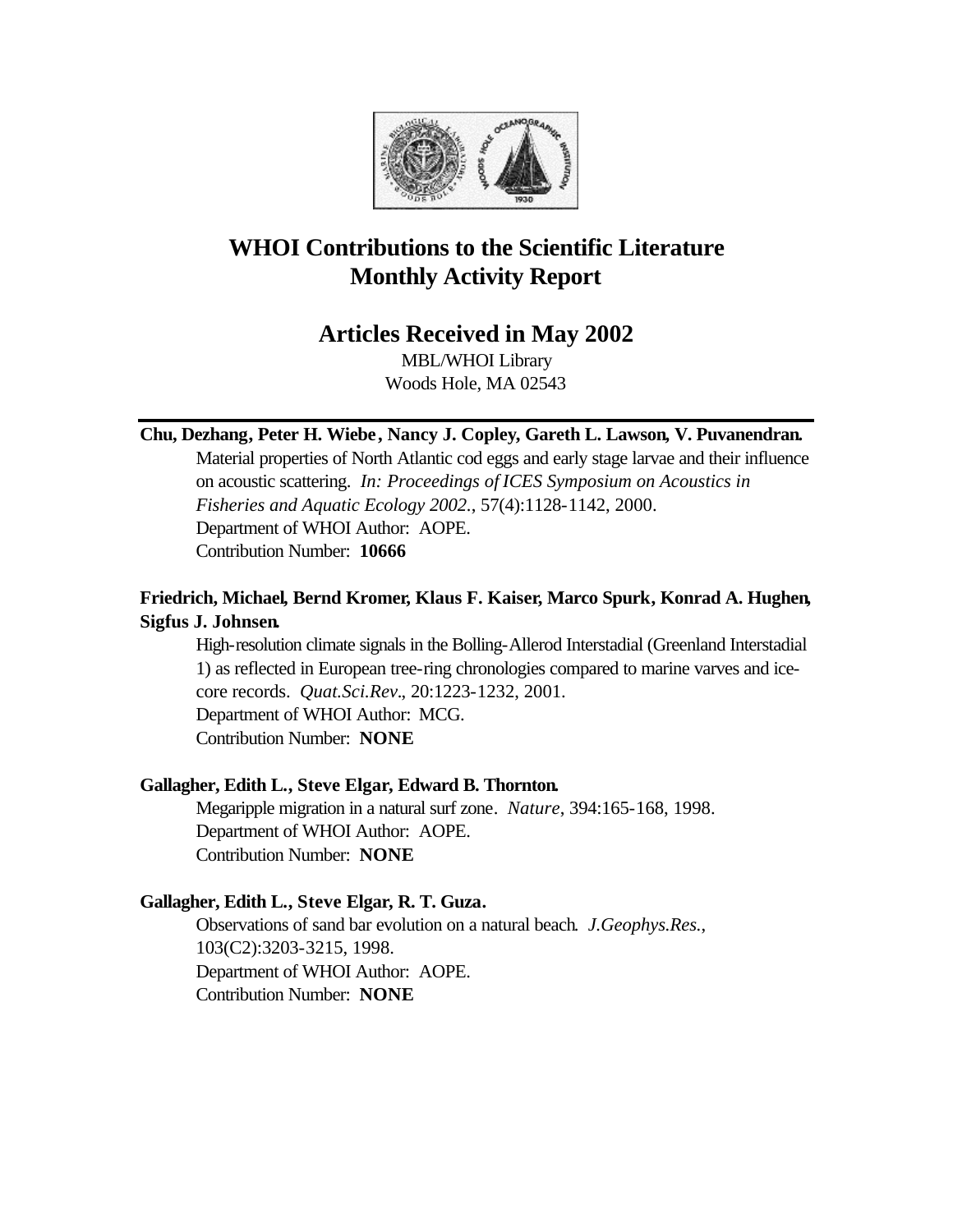#### **Hannigan, Robyn E., Edward R. Sholkovitz.**

The development of middle rare earth element enrichments in freshwaters: Weathering of phosphate minerals. *Chem.Geol.*, 175:495-508, 2001. Department of WHOI Author: MCG. Contribution Number: **9961**

## **Herbers, T. H. C., Steve Elgar, R. T. Guza.**

Directional spreading of waves in the nearshore. *J.Geophys.Res.*, 104(C4):7683- 7693, 1999. Department of WHOI Author: AOPE. Contribution Number: **NONE**

#### **Herbers, T. H. C., Steve Elgar, N. A. Sarap, R. T. Guza.**

Nonlinear dispersion of surface gravity waves in shallow water. *J.Phys.Oceanogr.*, 32(4):1181-1193, . Department of WHOI Author: AOPE. Contribution Number: **10061**

## **Huang, Rui Xin, Xiangze Jin.**

Deep circulation in the South Atlantic induced by bottom-intensified mixing over the mid-ocean ridge. *J.Phys.Oceanogr.*, 32:1150-1164, 2002. Department of WHOI Author: PO. Contribution Number: **10476**

## **Johns, William E., Tamara L. Townsend, David M. Fratantoni, W. Douglas Wilson.**

On the Atlantic inflow to the Caribbean Sea. *Deep-Sea Res.*, 49:211-243, 2002. Department of WHOI Author: PO. Contribution Number: **10370**

#### **Johnson, M. A., A. Y. Proshutinsky, I. V. Polyakov.**

Atmospheric pattern forcing two regimes of Arctic circulation: A return to anticyclonic conditions?. *Geophys.Res.Lett.*, 26(11):1621-1624, 1999. Department of WHOI Author: PO. Contribution Number: **NONE**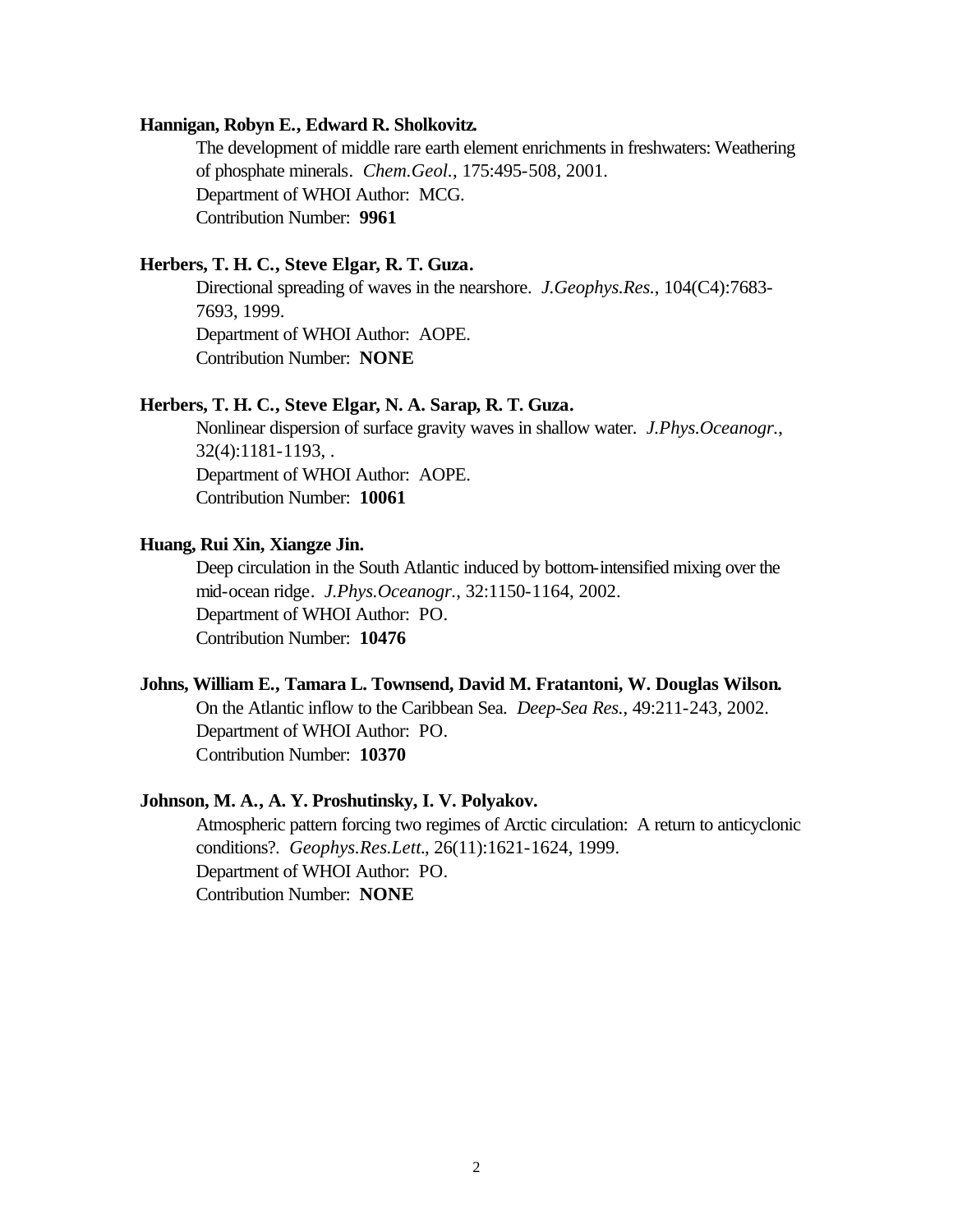#### **Joyce, Terrence M..**

One hundred plus years of wintertime climate variability in the Eastern US. *J.Clim.*, 15:(1076-1086, 2002. Department of WHOI Author: PO. Contribution Number: **10451**

## **Kozubskaya, G. I., A. Konyaev, A. J. Plueddemann, K. D. Sabinin.**

Internal waves at the slope of the Bear Island Trough from the Barents Sea Polar Front Experiment (BSPF-92). *Oceanology*, 39(2):147-154, 1999. Department of WHOI Author: PO. Contribution Number: **NONE**

#### **Legg, Sonya, James C. McWilliams.**

Convective modifications of a geostrophic eddy field. *J.Phys.Oceanogr.*, 31(4):874- 891, 2001. Department of WHOI Author: PO. Contribution Number: **10105**

# **Lozier, M. Susan, Glen Gawarkiewicz.**

Cross-frontal exchange in the Middle Atlantic Bight as evidenced by surface drifters. *J.Phys.Oceanogr.*, 31:2498-2510, 2001. Department of WHOI Author: PO. Contribution Number: **NONE**

## **Mahrt, L., D. Vickers, J. Edson, J. M. Wilczak, J. Hare, J. Hojstrup.**

Vertical structure of turbulence in offshore flow during Rasex. *Bound.- Layer.Meteorol.*, 100(1):47-61, 2001. Department of WHOI Author: AOPE. Contribution Number: **NONE**

## **Marchal, Olivier, Roger Francois, Thomas R. Stocker, Fortunat Joos.**

Ocean thermohaline circulation and sedimentary 231Pa/230Th ratio. *Paleoceanography*, 15(6):625-641, 2000. Department of WHOI Author: MCG. Contribution Number: **NONE**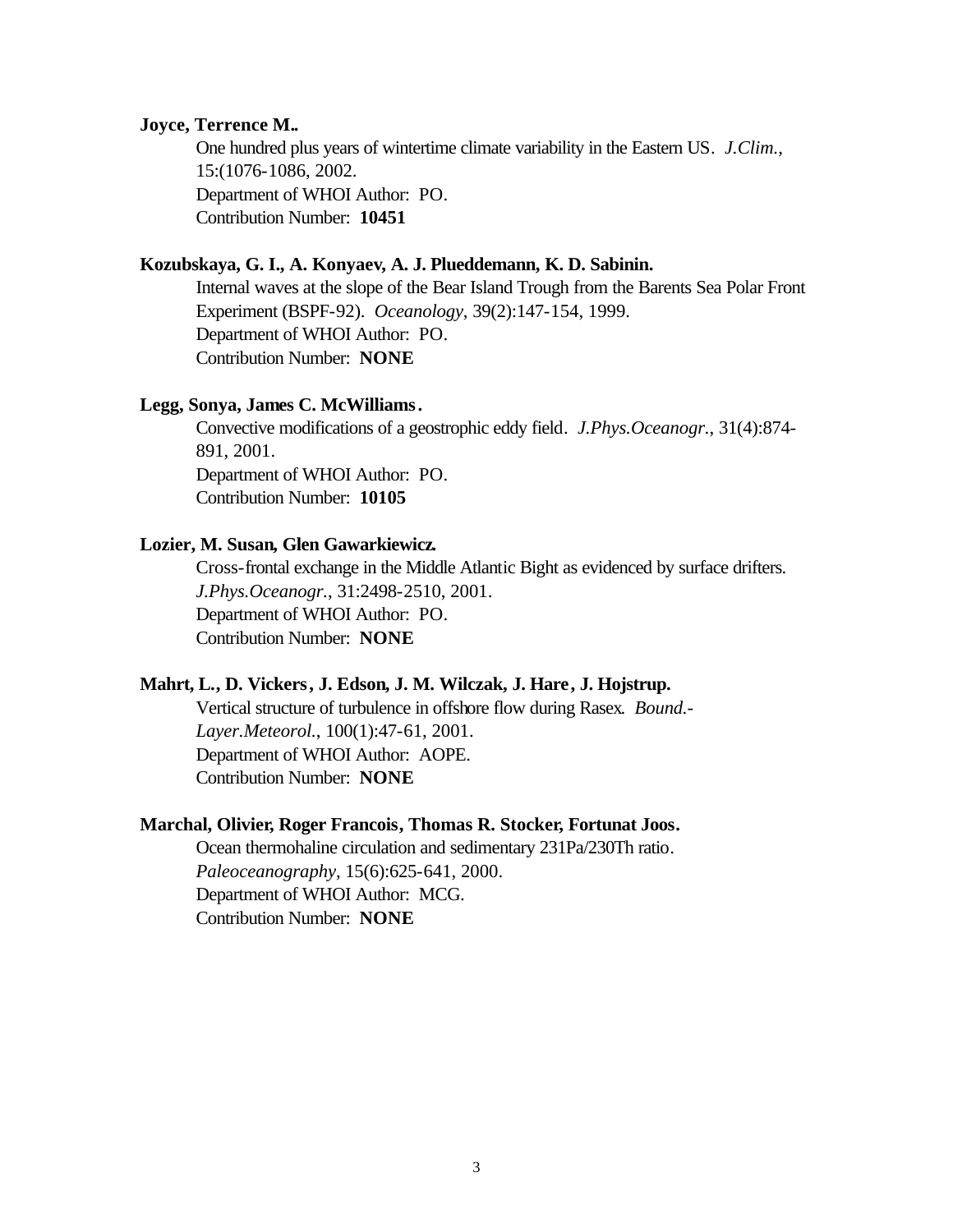#### **Moore, J., K. Hughen, G. Miller, J. Overpeck.**

Little ice age recorded in summer temperature reconstruction from vared sediments of Donard Lake, Baffin Island, Canada. *J.Paleolimnol.*, 24(4):503-517, 2001. Department of WHOI Author: MCG. Contribution Number: **NONE**

# **Norheim, C. A., T. H. C. Herbers, Steve Elgar.**

Nonlinear evolution of surface wave spectra on a beach. *J.Phys.Oceanogr.*, 28:1534- 1551, 1998. Department of WHOI Author: AOPE. Contribution Number: **NONE**

#### **Norris, Richard D., Karen L. Bice, Elizabeth A. Magno, Paul A. Wilson.**

Jiggling the tropical thermostat in the Cretaceous hothouse. *Geology*, 30(4):299-302, 2002. Department of WHOI Author: GEOL. Contribution Number: **NONE**

#### **Pearson, A., A. P. McNichol, B. C. Benitez-Nelson, J. M. Hayes, T. I. Eglinton.**

Origins of lipid biomarkers in Santa Monica Basin surface sediment: A case study using compound-specific [big delta]^14C analysis. *Geochim.Cosmochim.Acta*, 65(18):3123-3137, 2001. Department of WHOI Author: MCG. Contribution Number: **NONE**

# **Pfister, Leonhard, Henry B. Selkirk, Eric J. Jensen, Mark R. Schoeberl, Owen B. Toon, Edward V. Browell, William B. Grant, Bruce Gary, Michael J. Mahoney, Thaopaul V. Bui, Eric Hinsta.**

Aircraft observations of thin cirrus clouds near the tropical tropopause. *J.Geophys.Res.*, 106(D9):9765-9786, 2001. Department of WHOI Author: MCG. Contribution Number: **NONE**

# **Phillips, Helen E., Stephen R. Rintoul.**

A mean synoptic view of the subantarctic front south of Australia. *J.Phys.Oceanogr.*, 32:1536-1553, 2002. Department of WHOI Author: PO. Contribution Number: **NONE**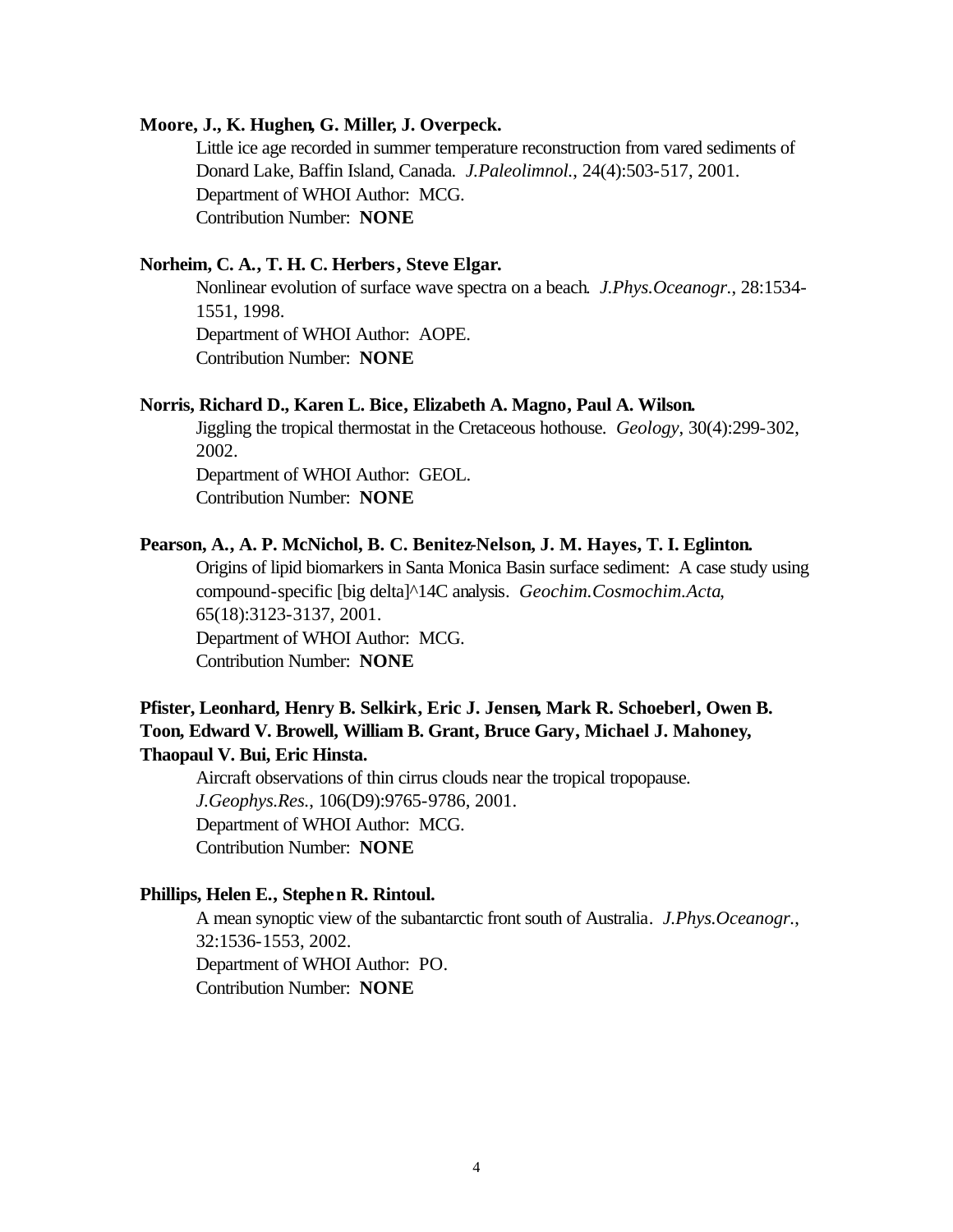#### **Pike, S. M., S. B. Moran.**

Trace elements in aerosol and precipitation at New Castle, NH, USA. *Atmos.Environ.*, 35:3361-3366, 2001. Department of WHOI Author: MCG. Contribution Number: **NONE**

# **Plueddemann, A. J..**

Review of "Data analysis methods in physical oceanography" by W. J. Emery and R. E. Thompson. *Oceanography*, 12(3):53-54, 1999. Department of WHOI Author: PO. Contribution Number: **NONE**

## **Polyakov, I. V., A. Y. Proshutinsky, M. A. Johnson.**

Seasonal cycles in two regimes of Arctic climate. *J.Geophys.Res.*, 104(C11):25,761- 25,788, 1999. Department of WHOI Author: PO. Contribution Number: **NONE**

#### **Proshutinsky, A., I. V. Polyakov, M. Johnson.**

Climate stateas and variability of Arctic ice and water dynamics during 1946-1997. *Polar Res.*, 18(2):135-142, 2000. Department of WHOI Author: PO. Contribution Number: **NONE**

# **Reddy, C. M., J. G. Quinn.**

The north cape oil spill: hydrocarbons in Rhode Island coastal waters and Point Judith pond. *Mar.Environ.Res.*, 52:445-461, 2001. Department of WHOI Author: MCG. Contribution Number: **NONE**

#### **Ruessink, B. G., J. R. Miles, F. Feddersen, R. T. Guza, S. Elgar.**

Modeling the alongshore current on barred beaches. *J.Geophys.Res.*, 106:22,451- 22,463, 2001. Department of WHOI Author: AOPE. Contribution Number: **10355**